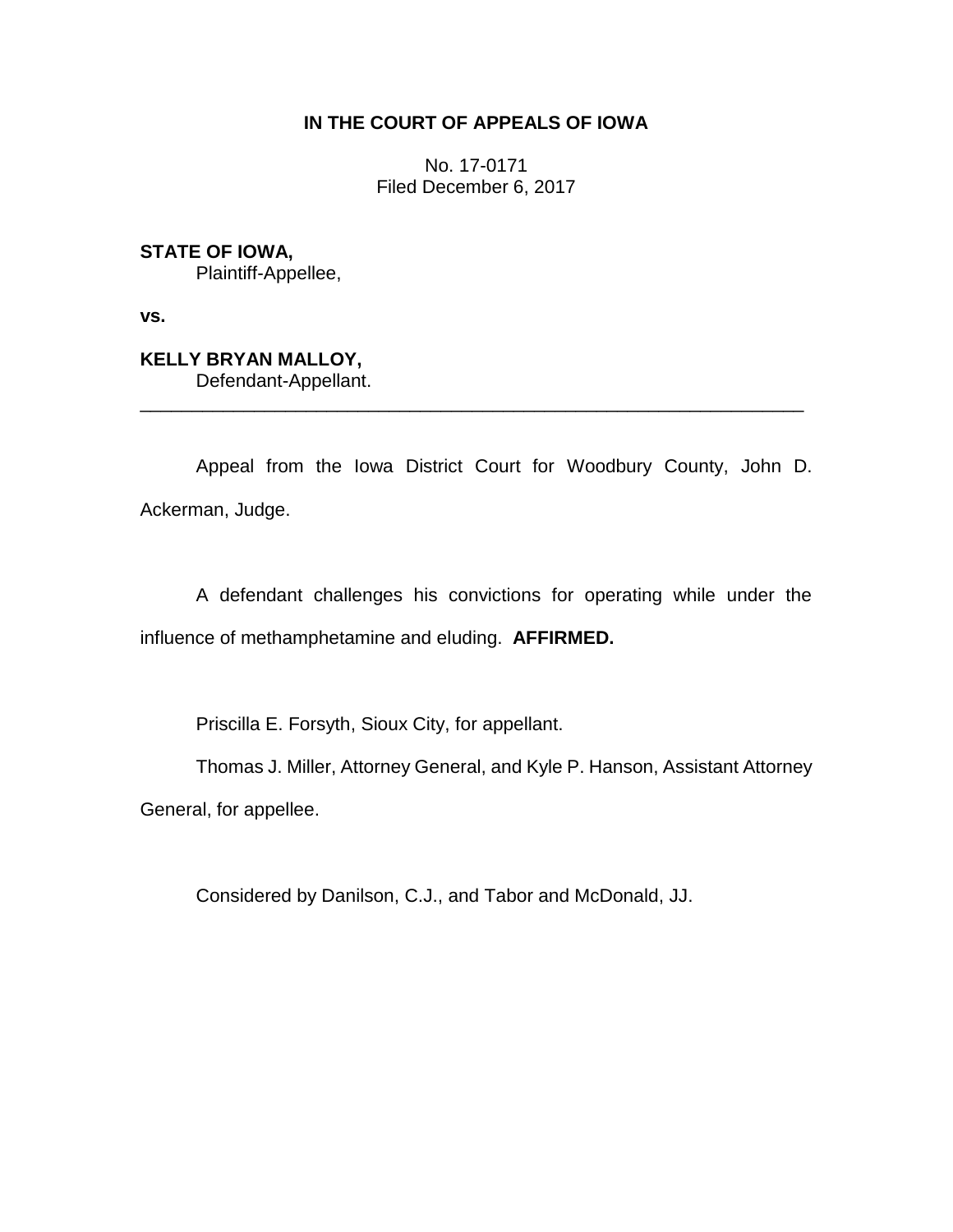#### **TABOR, Judge.**

Kelly Malloy drew the attention of Woodbury County Sheriff's deputies when he made an illegal U-turn on his "crotch rocket style" motorcycle in the early morning hours. As a result of a forty-minute, high-speed chase, the State charged Malloy with eluding and operating while intoxicated—second offense. A jury convicted him on both counts. On appeal Malloy claims the State offered insufficient evidence to show he was under the influence of methamphetamine. Malloy also argues he received ineffective assistance when his trial attorney did not object to an inexperienced officer's testimony regarding the horizontal gaze nystagmus (HGN) test. Because ample evidence supports the jury's verdicts and no prejudice resulted from counsel's inaction, we affirm.

# **I. Facts and Prior Proceedings**

When Deputies Sage Lewis and Troy Tadlock saw Malloy make the illegal maneuver, they turned on the flashing lights and siren in their marked cruiser. But Malloy did not stop; instead he sped away from the deputies. Malloy led them on a lengthy chase, at times reaching ninety miles per hour in twenty-five-mile-perhour speed zones. During the chase, the deputies noticed Malloy wobbled on the motorcycle; they suspected he might have a flat tire. Malloy also veered into the opposite lane of traffic a number of times.

Malloy pulled over when officers blocked off a portion of the highway. As Malloy dismounted the motorcycle, he lost his balance and fell down a steep ravine. While at the scene, officers examined Malloy's motorcycle and determined neither tire was flat. Malloy required emergency medical attention; he complained about pain in his knee and shoulder to emergency personnel and deputies at the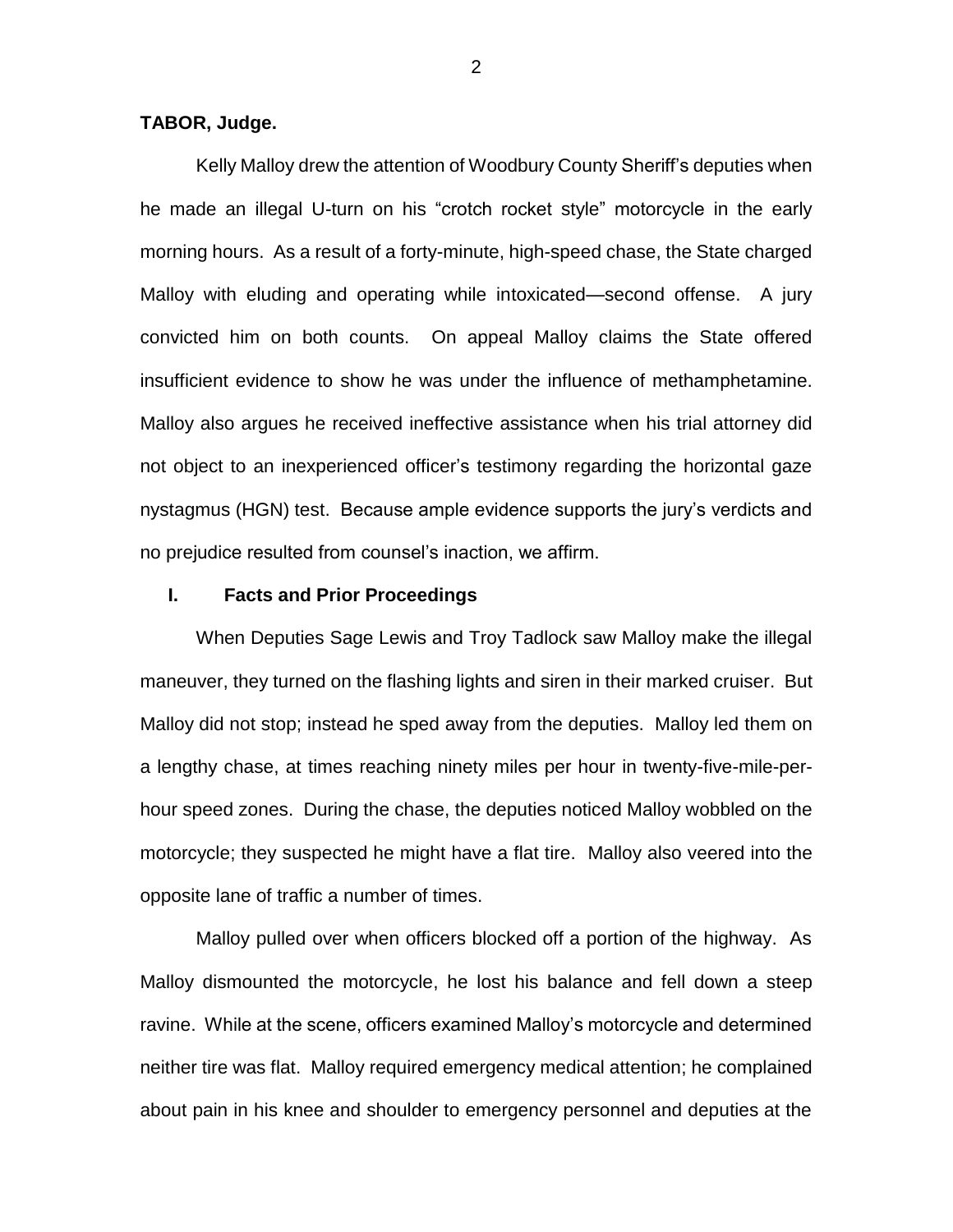scene. When a paramedic removed Malloy's boot to examine his left leg, a drugencrusted spoon fell out. While loading him into the ambulance, a paramedic noticed Malloy's eyes were red, and en route to the hospital, Malloy kept falling asleep.

Once at the hospital, the paramedic turned the spoon over to police. An officer used a field test kit to confirm the spoon was covered in methamphetamine residue. Deputy Michael Lenz performed an HGN test on Malloy and reported that all six signs indicated intoxication. Lenz also requested blood and urine samples from Malloy, but Malloy refused.

The State charged Malloy with first-degree eluding, driving while barred, operating while intoxicated—second offense, and third-degree theft. After the motorcycle owner clarified Malloy had permission to take the motorcycle, the State dismissed the theft charge. Malloy also pleaded guilty to driving while barred and stipulated he had a prior conviction for operating while intoxicated. The charges for eluding and operating while intoxicated proceeded to trial.

The jury convicted Malloy of first-degree eluding, $1$  in violation of lowa Code section 321.279(3) (2016), and operating while intoxicated,<sup>2</sup> in violation of section 321J.2. Malloy challenges both convictions on appeal.

 $\overline{a}$ 

<sup>1</sup> The State was required to prove the following elements: (1) On or about the 27th day of October, 2016, the defendant was driving a motor vehicle; (2) The defendant willfully failed to bring the motor vehicle to a stop or otherwise eluded or attempted to elude a marked official law enforcement vehicle driven by a uniformed peace officer after being given a visual and audible signal to stop (3) In doing so, the defendant exceeded the speed limit by twenty-five miles per hour or more (4) A the time the defendant was operating the motor vehicle the defendant (a) was under the influence of a controlled substance or (b) was knowingly in possession of a controlled substance.

 $2$  The State was required to prove the following elements: (1) On or about October 27, 2016, the defendant operated a motor vehicle, and (2) At that time, the defendant was under the influence of a controlled substance.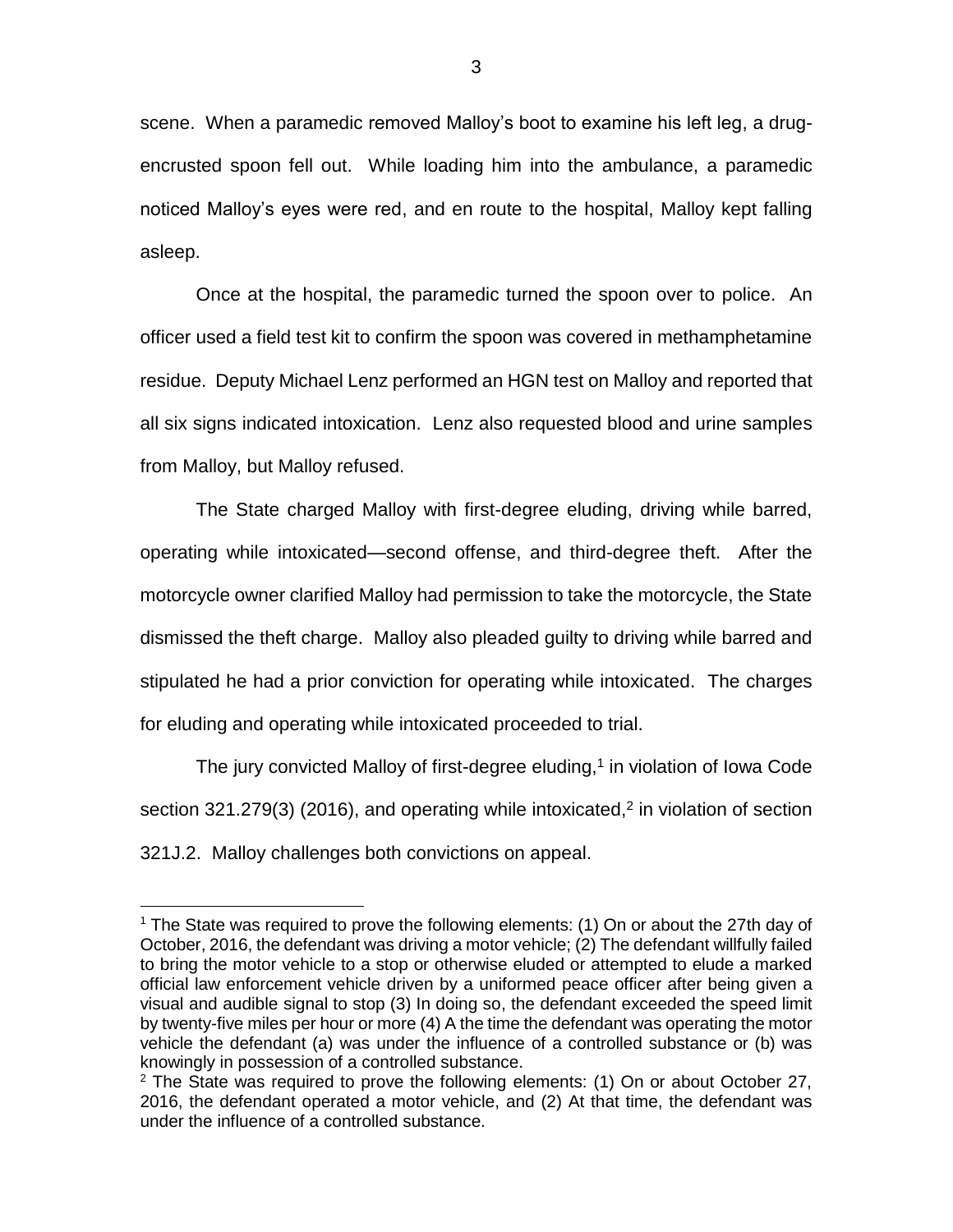### **II. Scope and Standards of Review**

We review Malloy's challenge to the sufficiency of the evidence for errors at law. *See State v. Hansen*, 750 N.W.2d 111, 112 (Iowa 2008). We will uphold the jury's verdicts if they are supported by substantial evidence. *State v. Rooney,* 862 N.W.2d 367, 371 (Iowa 2015). We view the evidence in the light most favorable to the State and will deem it "substantial" if it could convince a rational jury the defendant was guilty beyond a reasonable doubt. *Id.*

We review Malloy's ineffective-assistance-of-counsel claim de novo. *See State v. Straw*, 709 N.W.2d 128, 133 (Iowa 2006). We often preserve such claims for postconviction-relief proceedings where the applicant may develop supporting facts. *See State v. Thorndike*, 860 N.W.2d 316, 319 (Iowa 2015). But we may resolve the claims on direct appeal if the record is adequate. *Id.* 

# **III. Analysis**

#### **A. Sufficiency of the Evidence**

Malloy only challenges the proof he was under the influence of methamphetamine during the high-speed chase across Woodbury County. He provides pinpointed explanations for his headlong flight, his possession of the drug-encrusted spoon, and his bloodshot eyes. But we review the evidence in aggregate, not in isolation. After reviewing the record as a whole, we find sufficient support for the jury's conclusion that the State proved this element of both crimes beyond a reasonable doubt.

Reasonable jurors could have based their determination of guilt based on reports Malloy crossed the center line several times, drove at dangerous speeds, was unsteady on the motorcycle, and even hopped a center island. Malloy

4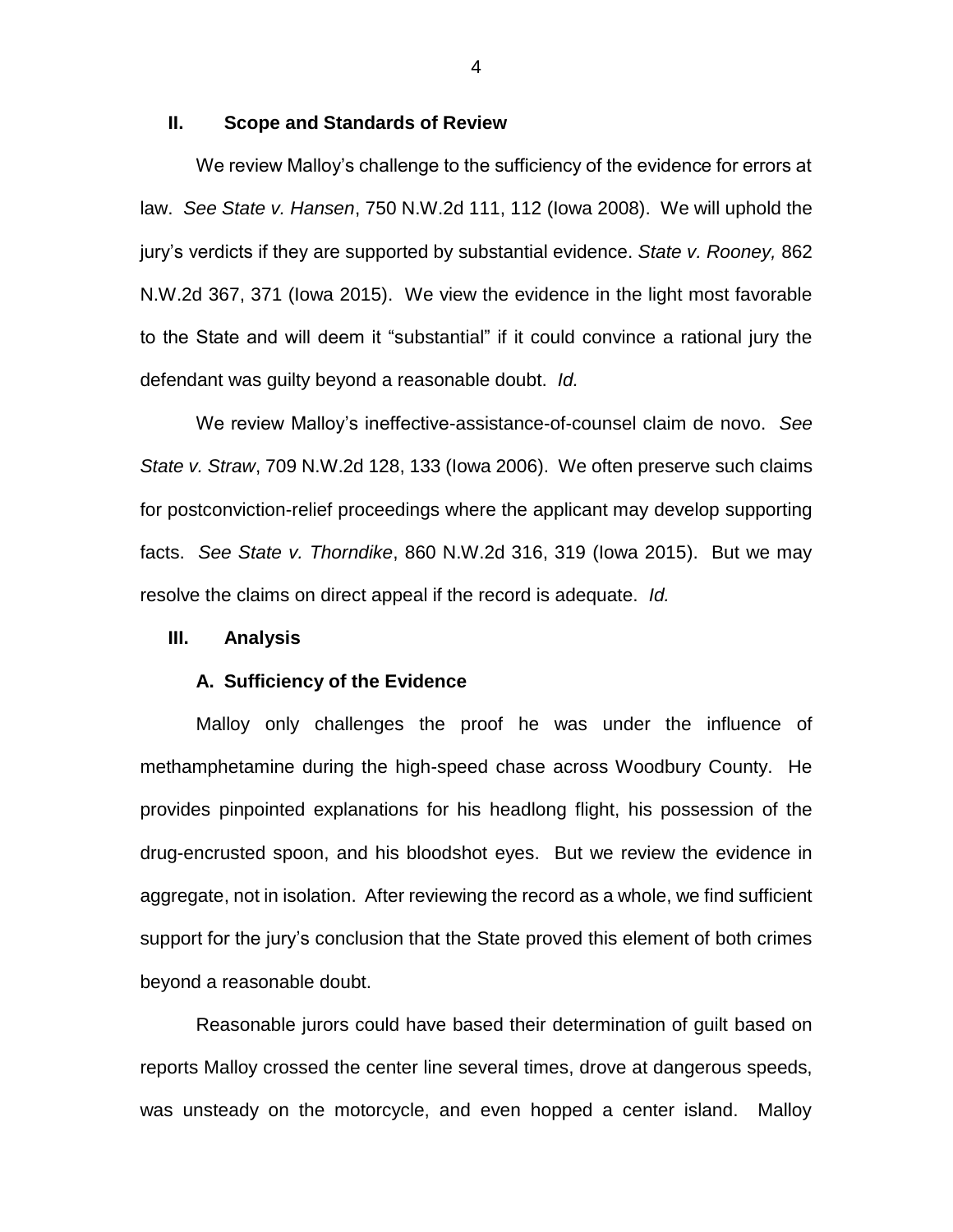counters that any traffic violations resulted from his evasive actions, not the influence of methamphetamine. He argues on appeal his flight can be explained because his license was barred and some people "just think it would be fun to try to out run the police." But we may infer impairment from a driver's flight. *See State v. Truesdell*, 679 N.W.2d 611, 616 (Iowa 2004); *see also State v. Dominguez*, 482 N.W.2d 390, 392 (Iowa 1992) (considering evidence of defendant's erratic driving as proof he was under the influence).

The jury was also entitled to consider Malloy's possession of drug paraphernalia at the time of the stop. Malloy tries to explain away the spoon by asserting "he was perhaps going to use it in the future . . . in case he ran into someone who had methamphetamine." But his explanation does not account for the methamphetamine residue already on the spoon. Finally, the jury was free to consider Malloy's refusal to provide a sample of blood or urine for chemical testing after Deputy Lenz invoked implied consent. *See State v. Massick*, 511 N.W.2d 384, 387 (Iowa 1994) (approving instruction that allowed jury to consider defendant's refusal of chemical testing in reaching its verdict).

Because the State offered substantial evidence Malloy was under the influence of methamphetamine when he eluded law enforcement, we decline to disturb the jury's verdicts.

#### **B. Ineffective Assistance of Counsel**

Next Malloy argues he received ineffective assistance of counsel when his attorney did not object to Deputy Lenz's testimony regarding the HGN test because

5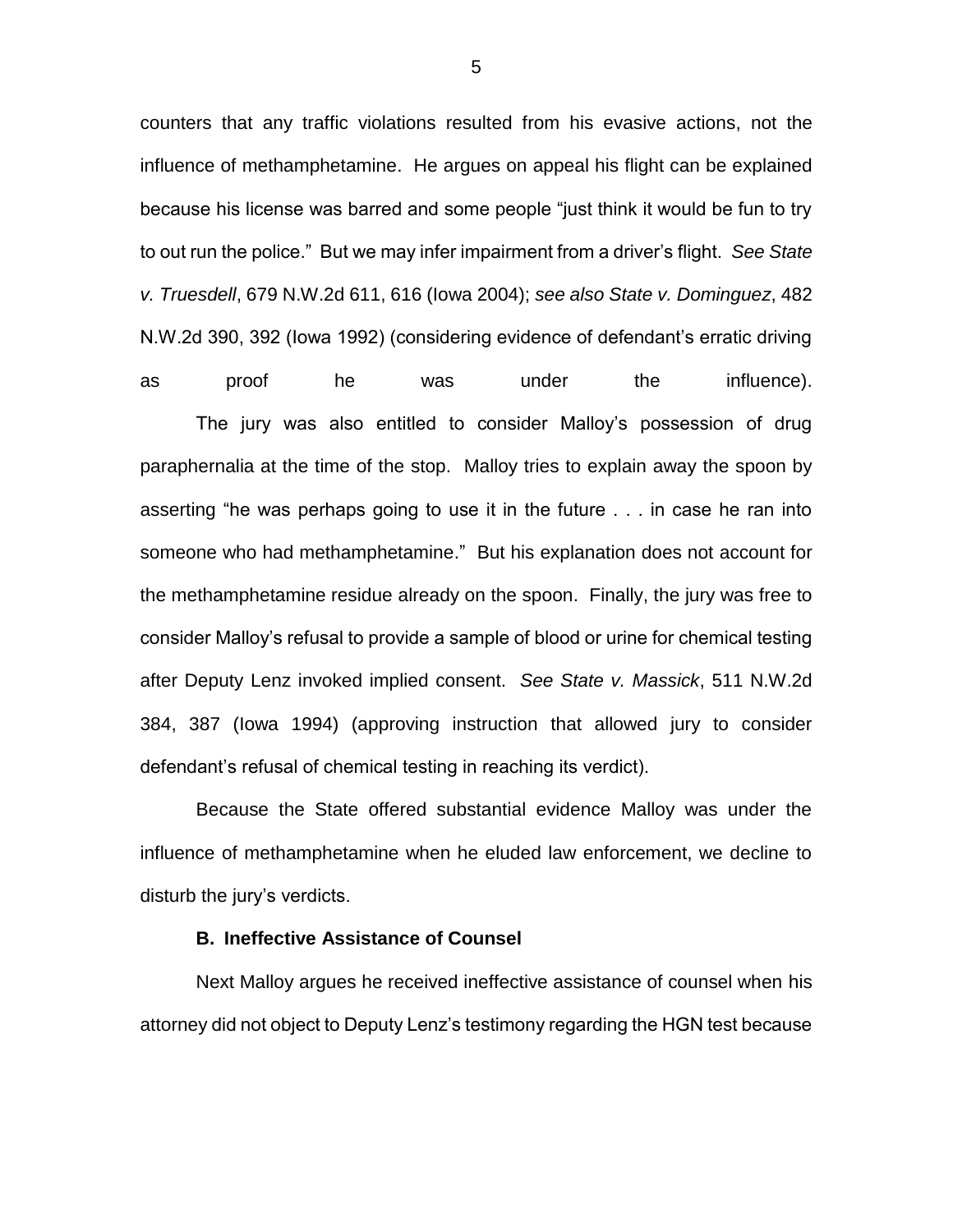Lenz is not a certified drug-recognition expert. $3$  To succeed, Malloy must show by a preponderance of the evidence that (1) his counsel failed to perform an essential duty and (2) prejudice resulted. *See Thorndike*, 860 N.W.2d at 320. If Malloy is unable to show either element, then his claim fails. *See id.*

At trial, Deputy Lenz testified the HGN assessment was "one of the most accurate tests we have" for intoxication. On cross-examination, defense counsel questioned Lenz's understanding of the HGN test, asked if Lenz collected relevant background information, noted Lenz was not a certified drug recognition expert, challenged Lenz's understanding of drug recognition evaluations, and confirmed the HGN test is used to indicate use of alcohol and other depressants, but that methamphetamine is not a depressant. Counsel's strategy adequately deflated the probative value of the HGN testimony as to methamphetamine use. *See State v. Halstead*, 362 N.W.2d 504, 508 (Iowa 1985) ("Defendant is not entitled to perfect representation, but only to that which is within the range of normal competency.").

But even assuming counsel failed to perform an essential duty by not objecting to Lenz's testimony in full, we find no resulting prejudice. Prejudice requires Malloy show "a reasonable probability that, but for counsel's unprofessional errors, the result of the proceedings would have been different." *See Thorndike*, 860 N.W.2d at 320 (quoting *Strickland v. Washington*, 466 U.S. 668, 694 (1984)). As outlined above, there was ample evidence supporting Malloy's convictions for both crimes absent Lenz's testimony. Had counsel

 $\overline{a}$ 

6

<sup>&</sup>lt;sup>3</sup> In his brief, Malloy inadvertently refers to Deputy Tadlock instead of Deputy Lenz.